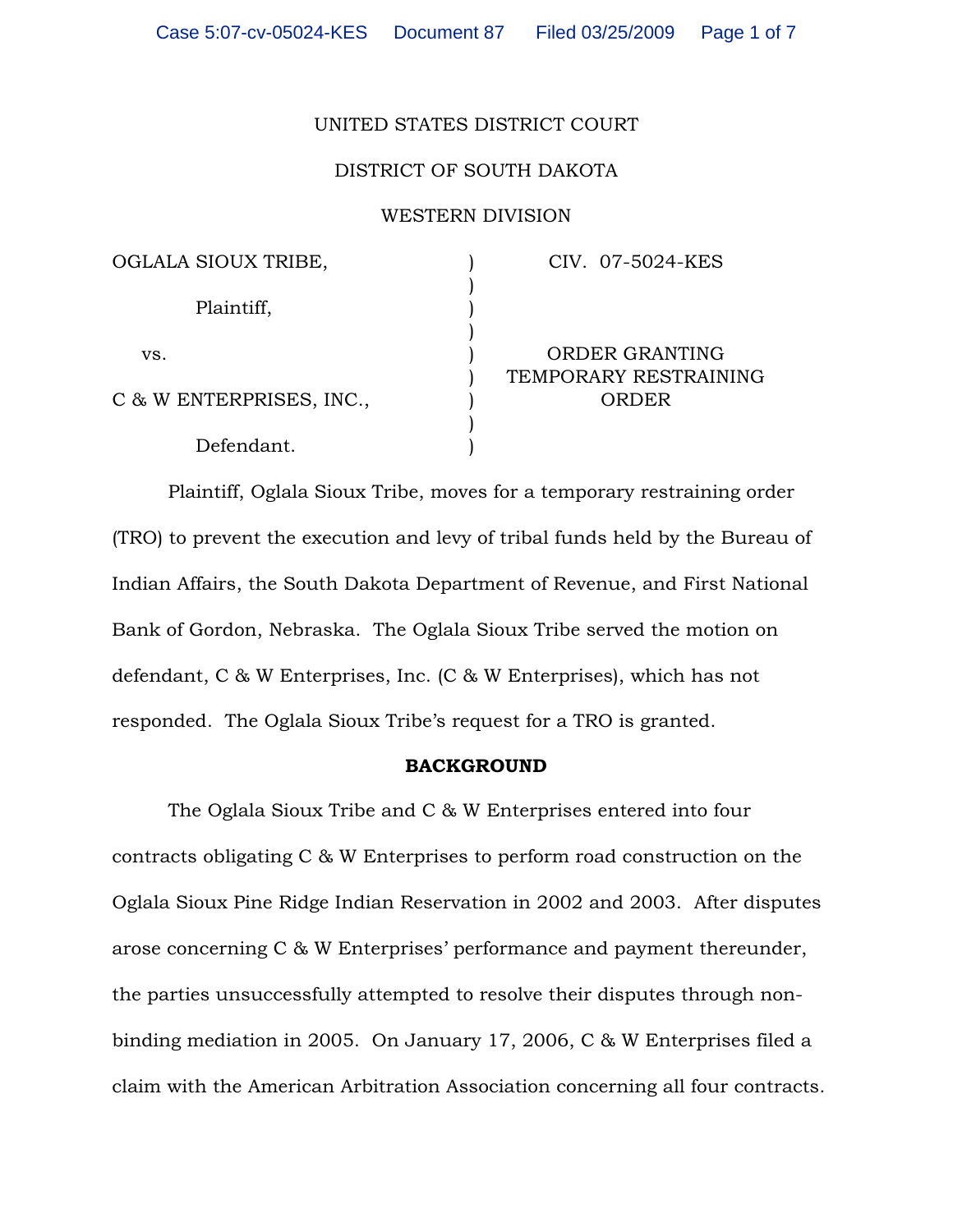On January 29, 2007, the arbitrator entered a final award of \$1,250,552.58 in favor of C & W Enterprises. That day, C & W Enterprises filed an action in South Dakota state court to confirm the arbitration award. The Oglala Sioux Tribe did not answer, and default judgment was entered in favor of C & W Enterprises on May 29, 2007. Meanwhile, the Oglala Sioux Tribe filed suit in the Oglala Sioux Tribal Court on April 30, 2007, and the Tribal Court vacated the arbitral award. The Tribal Court's decision was affirmed by the Supreme Court of the Oglala Sioux Tribe on March 29, 2008. The Oglala Sioux Tribe also filed suit in this court on March 16, 2007, challenging the state court's jurisdiction to confirm or allow execution on the arbitral award. The court's grant of a permanent injunction barring the state court from exercising jurisdiction over this matter was reversed by the Court of Appeals for the Eighth Circuit, which held that the Oglala Sioux Tribe waived its sovereign immunity on all four contracts and that the state court has jurisdiction to confirm the arbitral award and enter judgment thereon. Oglala Sioux Tribe v. C & W. Enter., Inc., 542 F.3d 224 ( $8<sup>th</sup>$  Cir. 2008).

On March 17, 2009, C & W Enterprises served a garnishment summons on the Bureau of Indian Affairs requesting any property belonging to the Oglala Sioux Tribe; served an execution on personal property, accounts, and any state revenue the Oglala Sioux Tribe may be owed by the South Dakota Department of Revenue; and served a levy on First National Bank. The Oglala Sioux Tribe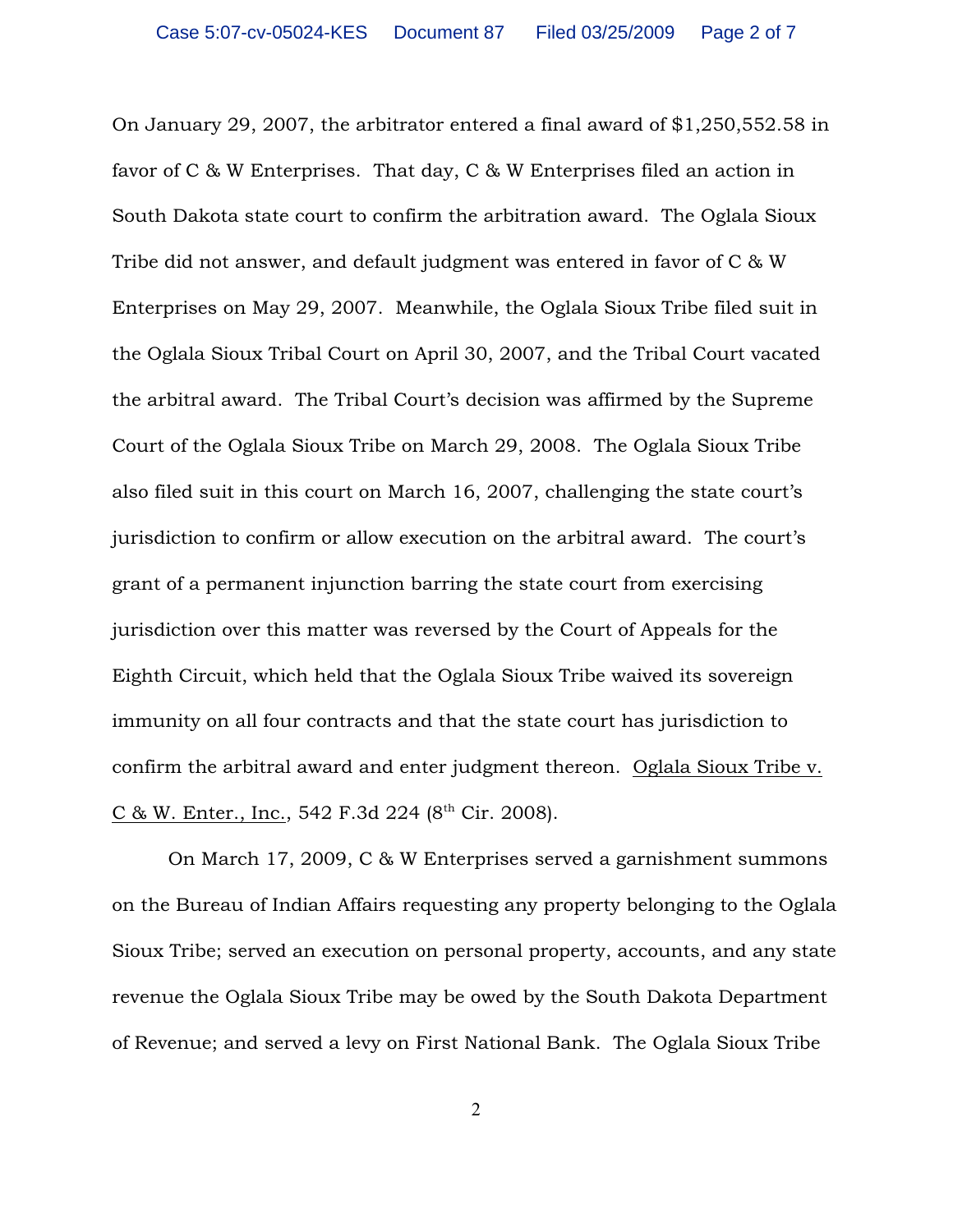moves for a TRO against the execution and levy of tribal funds by C & W Enterprises.

### DISCUSSION

When ruling on a motion for a TRO, the court must consider (1) the threat of irreparable harm to the moving party; (2) balancing this harm with any injury an injunction would inflict on other parties; (3) the likelihood of success on the merits; and (4) the public interest. Dataphase Systems, Inc. v. C.L. Systems, Inc., 640 F.2d 109, 113  $(8<sup>th</sup> Cir. 1981)$ .

### 1. Threat of Irreparable Harm

The Oglala Sioux Tribe will suffer irreparable harm if the tribal funds are garnished by C & W Enterprises. Theresa Two Bulls, President of the Oglala Sioux Tribe, states that the levy served on First National Bank contains funds provided by the federal government to the tribe so that the tribe can provide basic government services. Affidavit of Theresa Two Bulls, Docket 85-2, ¶ 2. The money subject to this levy funds the Ambulance Service, the Department of Public Safety, Community Health Representatives (which transports dialysis patients), nutrition for the elderly, child care, and other basic services. Id. The money in the Oglala Sioux Tribe's accounts at First National Bank is also used for payroll, according to Payroll Accountant Toni Montileaux. Affidavit of Toni Montileaux, Docket 85-3, ¶ 3. Over 900 employees, involved with over 40 federally-funded programs on the Pine Ridge Indian Reservation, are on the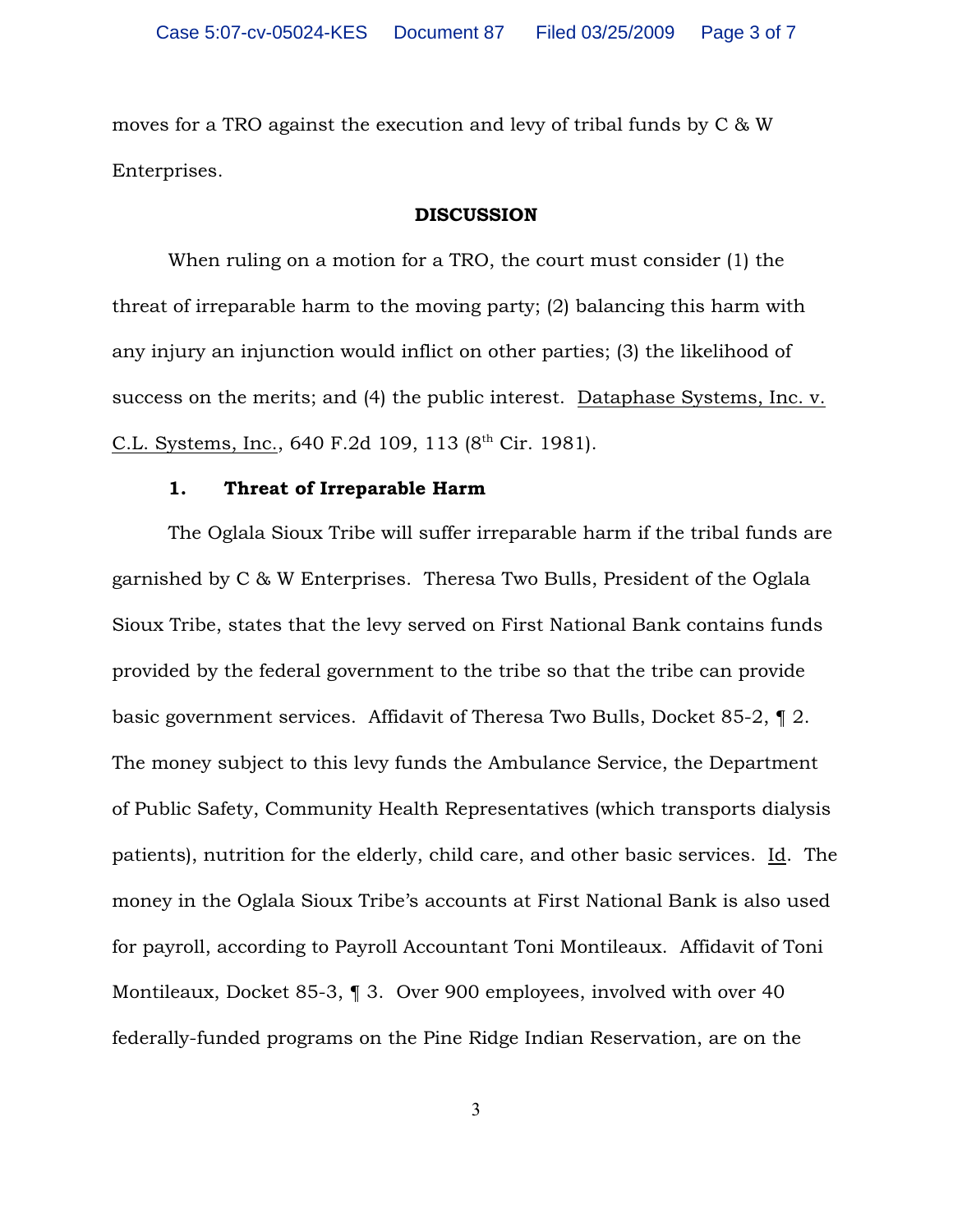Oglala Sioux Tribe's payroll. Id. ¶ 2. The next payroll is due Thursday, March 26, 2009. Id. ¶ 4. The Oglala Sioux Tribe has no cash flow to cover payroll if the money in the First National Bank accounts is levied. Id. ¶ 5.

Two Bulls also states that the sales tax revenues held by the South Dakota Department of Revenue are already encumbered for revenue bonds that underwrite tribal utilities like water, sewer, and solid waste. Two Bulls Affidavit ¶ 3. Execution of this money would put the tribe in default on its revenue bonds, harming the tribe's credit rating and preventing it from obtaining funds needed for utility services. Id. The issuance of revenue bonds also funds road construction and the construction of community buildings and facilities. Montileaux Affidavit ¶ 11.

### 2. Injury to Other Parties

The Oglala Sioux Tribe and C & W Enterprises entered into the construction contracts, which, in part, form the basis of this lawsuit, in 2002 and 2003. Further, this case was filed on March 16, 2007, and has been pending for over two years. See Docket 1. Therefore, according to C & W Enterprises, over six years have lapsed since it was entitled to payment from the Oglala Sioux Tribe. Prohibiting C & W Enterprises from obtaining tribal funds to satisfy its state court judgment against the Oglala Sioux Tribe for an additional seven business days pursuant to a TRO will injure neither C & W Enterprises nor other interested parties. The TRO will not detrimentally affect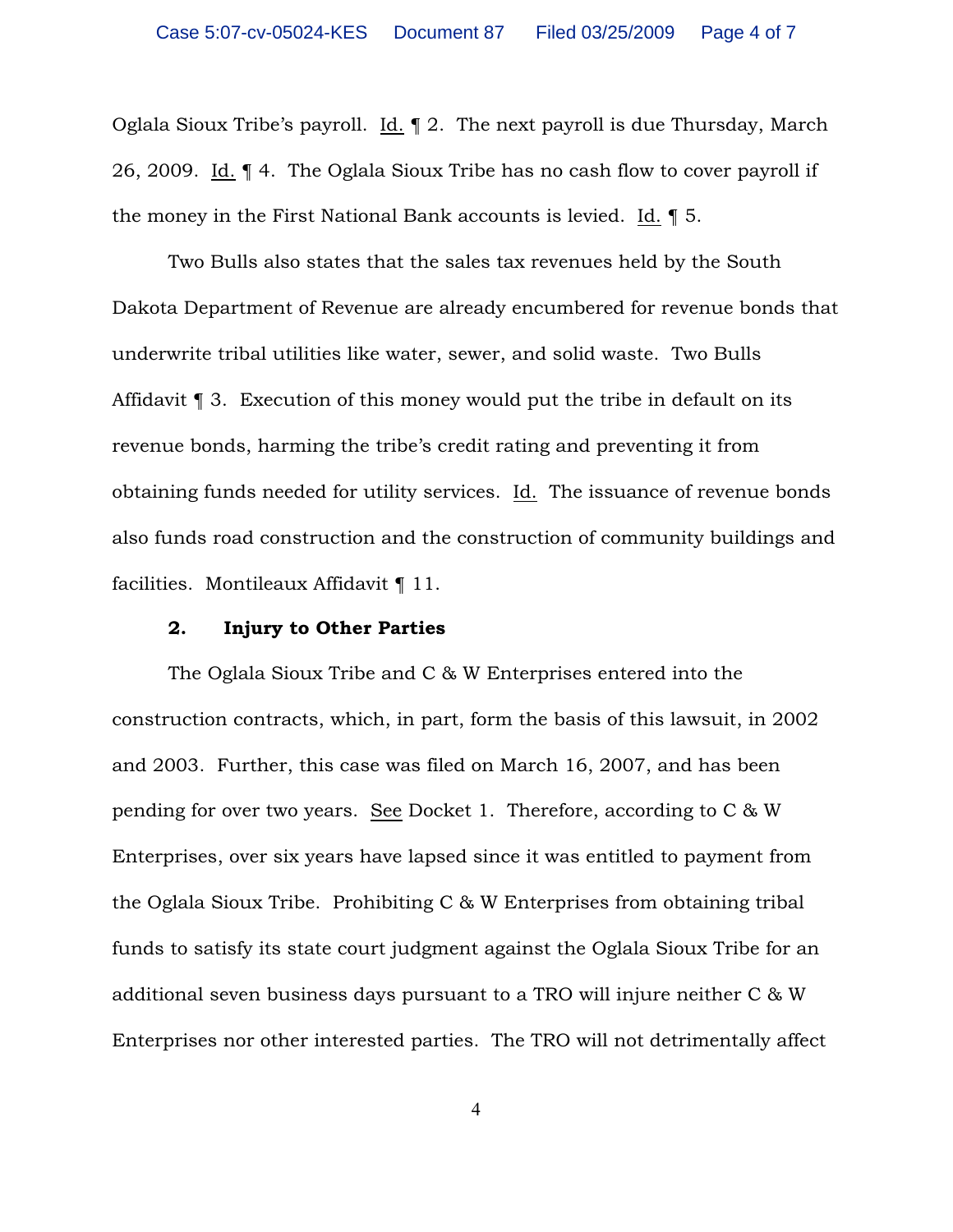C & W Enterprises' ability to run its business and will not cause it significant financial loss. Also, there is no evidence that not allowing  $C \& W$  Enterprises to garnish tribal funds for a limited amount of time will harm the public. Immediate availability of tribal funds is not necessary to prevent any injury to C & W Enterprises. Because garnishment harms the Oglala Sioux Tribe more than C & W Enterprises, this factor favors the Oglala Sioux Tribe.

#### 3. Likelihood of Success on the Merits

The moving party need not demonstrate a mathematical probability of success, such as greater than 50 percent. Heartland Academy Comm. Church v. Waddle, 335 F.3d 684, 690 ( $8<sup>th</sup>$  Cir. 2003). Instead, the movant must have a "fair chance of prevailing" after discovery, formal procedures, complete evidence, and a full trial on the merits. Id. Although the evidence provided in the current case does not overwhelmingly favor the Oglala Sioux Tribe, the court cannot say that it could not succeed on the merits.

"The general rule is that the United States, the states, and their political subdivisions and agencies, and public officials cannot be summoned as garnishees in any action, without statutory authorization or consent or waiver." 6 Am. Jur. 2d Attachment and Garnishment § 61. Courts have determined that this general principle of law is based upon public policy, noting that to allow garnishment on such entities would result in inconvenience and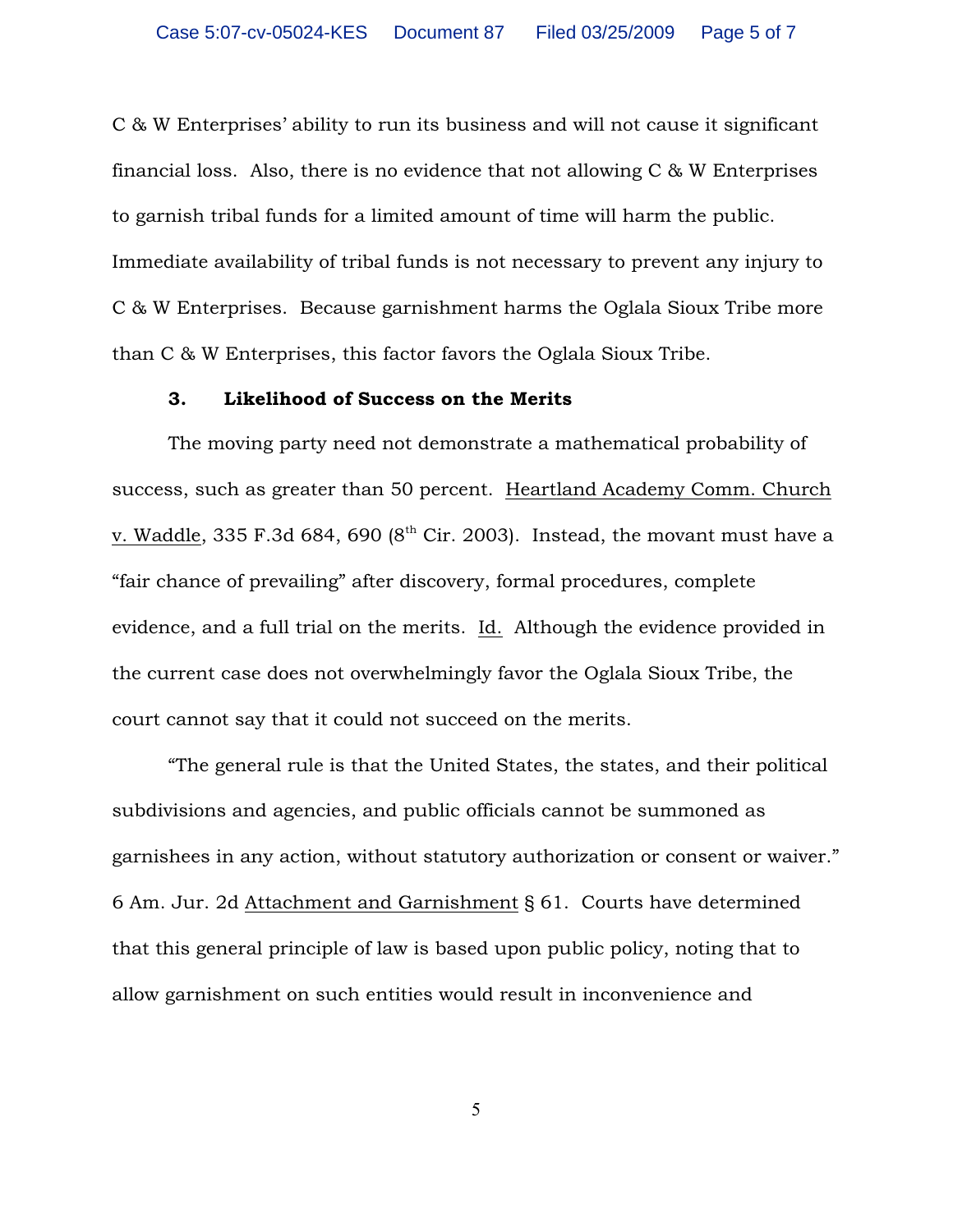detriment in the performance of public services. See generally Knox County v. Melton, 105 S.W.2d 816, 817 (Ky. App. 1937) and First Nat. Bank v. Mays, 299 S.W. 1002, 1003 (Ark. 1927). Indian tribes, like the United States and the states, are independent sovereign entities with obligations to provide public services. Accordingly, based upon the record before the court at this time, it appears that the Oglala Sioux Tribe may not be summoned as a garnishee without authorization, consent, or wavier for the same public policy reasons that the United States and states cannot be subjected to garnishment.

But the court notes that at this juncture of the case, it is difficult for the court to determine the impact of the tribe's status on the ability of a party to garnish tribal funds. Nevertheless, the court finds that the Oglala Sioux Tribe has adequately demonstrated a fair chance of prevailing. Therefore, this factor does not disfavor granting a TRO.

### 4. Public Interest

The Oglala Sioux Tribe has a significant public interest in retaining the money in its accounts which would allow it to continue providing public services to its people. The Oglala Sioux Tribe represents that all the funds that would be subject to garnishment are used by the tribe exclusively for utilities and essential government services and programs, such as law enforcement, medical services, and child protection. See Docket 85 at 8-9. Accordingly, the public has an interest in the tribe retaining the money in order to provide these